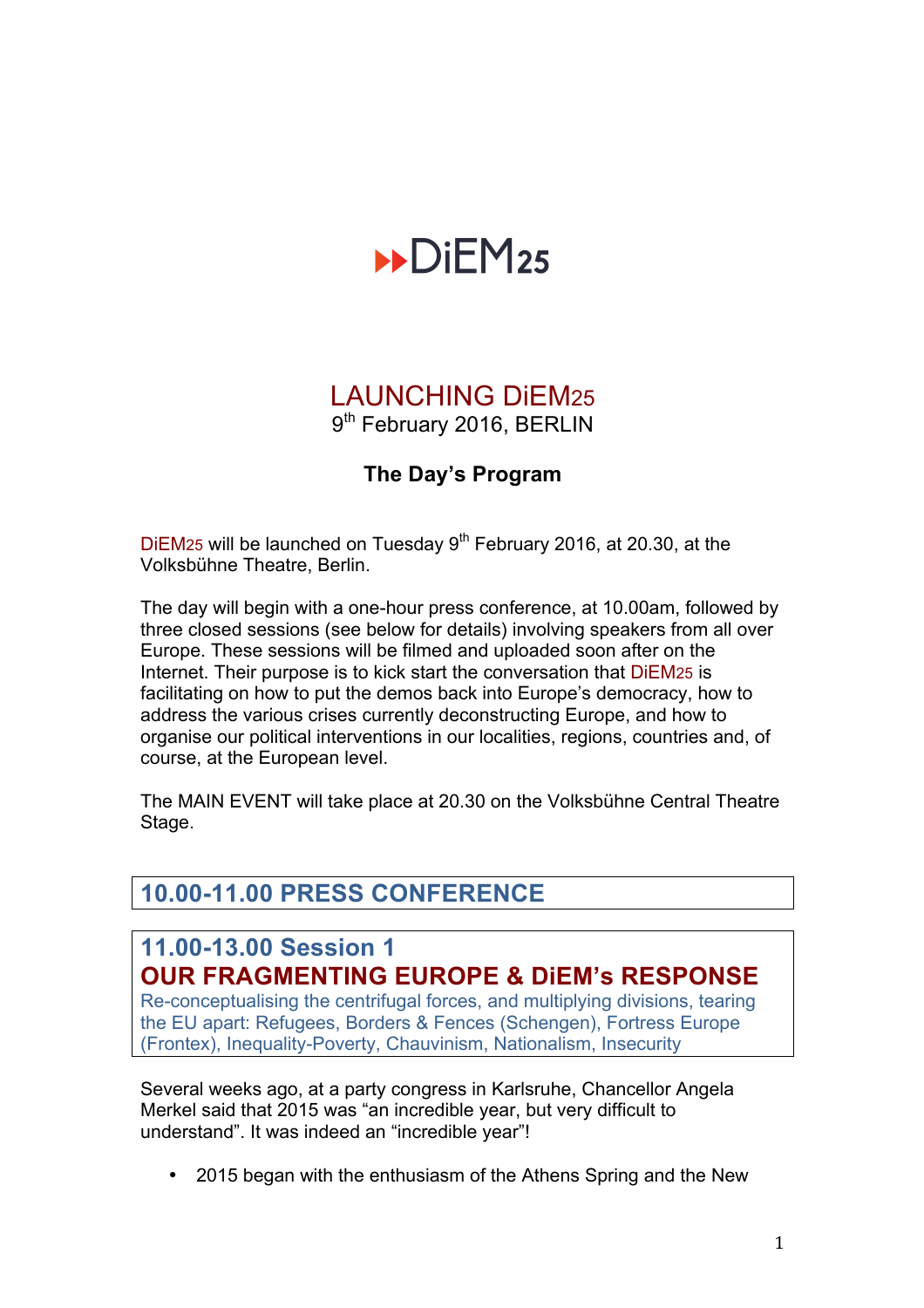Politics it heralded, but ended with its strangling as well as with the influx of more than one million refugees, new walls and fences etc.

- 2015 was marked by the Paris atrocities and its repercussions: the new police-states abolishing civil liberties and breathing great new powers into our surveillance/opacity/top-down 'culture'
- 2015 saw the deepening of an economic crisis that reinforces centrifugal forces tearing Europe apart, pushing the Eurozone deeper into the mire of low-investment and low-hope, while non-Eurozone member-states look elsewhere for solace and partners
- In short, 2015 gave birth to the hope of a New Politics as well as to a process of fragmentation.

It is crucial that, in 2016, the New Politics grows stronger as a bulwark against the forces of fragmentation. DiEM's first session is envisaged as a 'cognitive mapping' of the centrifugal forces tearing Europe apart, aiding and abetting nationalism, ethnocentrism, insecurity and bigotry.

If the 'conversation' envisaged by DiEM leads Europe's progressives to a common understanding of what occurred in 2015 and to a consensus of what we must do to arrest the process of Europe's fragmentation, *2016 can be an even more incredible year than 2015 was!* Session 1 is just the beginning of this conversation…

#### **Session 1 – Introduction & Moderation: Srećko Horvat** (DiEM, Croatia)

- 1. Baier, Walter (Transform! Network Austria)
- 2. Buden, Boris (public intellectual / activist, Germany/Croatia)
- 3. Büllesbach, Daphne (European Alternatives / Germany)
- 4. Demh, Dieter (MP, Germany)
- 5. Fassin, Eric (Academic, France)
- 6. Guerot, Ulrike (European Democracy Lab, Germany)
- 7. Krempaska, Alena (Human Rights Institute, Slovakia)
- 8. Martin, Luis (Journalist, Spain)
- 9. Meddeb, Hind (Filmmaker/Journalist, France)
- 10.Morel Darleux, Corrine (Activist, Deputy for Rhône-Alpes, France)
- 11.Mezzadra, Sandro (Public Intellectual-Activist, Italy)
- 12.Negri, Toni (Public Intellectual-Activist, Italy)
- 13.Papastergiadis, Nikos (Academic, Australia-Greece)
- 14.Pisarello, Gerardo (First Deputy Mayor, City of Barcelona, Cataluña)
- 15.Richter, Angela (Theatre Director, Germany)
- 16.Sierakowski, Slavek (Krytyka Polityczna, Poland)
- 17.Tsomou, Margarita (Author-Journalist, Germany/Greece)

## **13.00-14.00 LUNCH BREAK**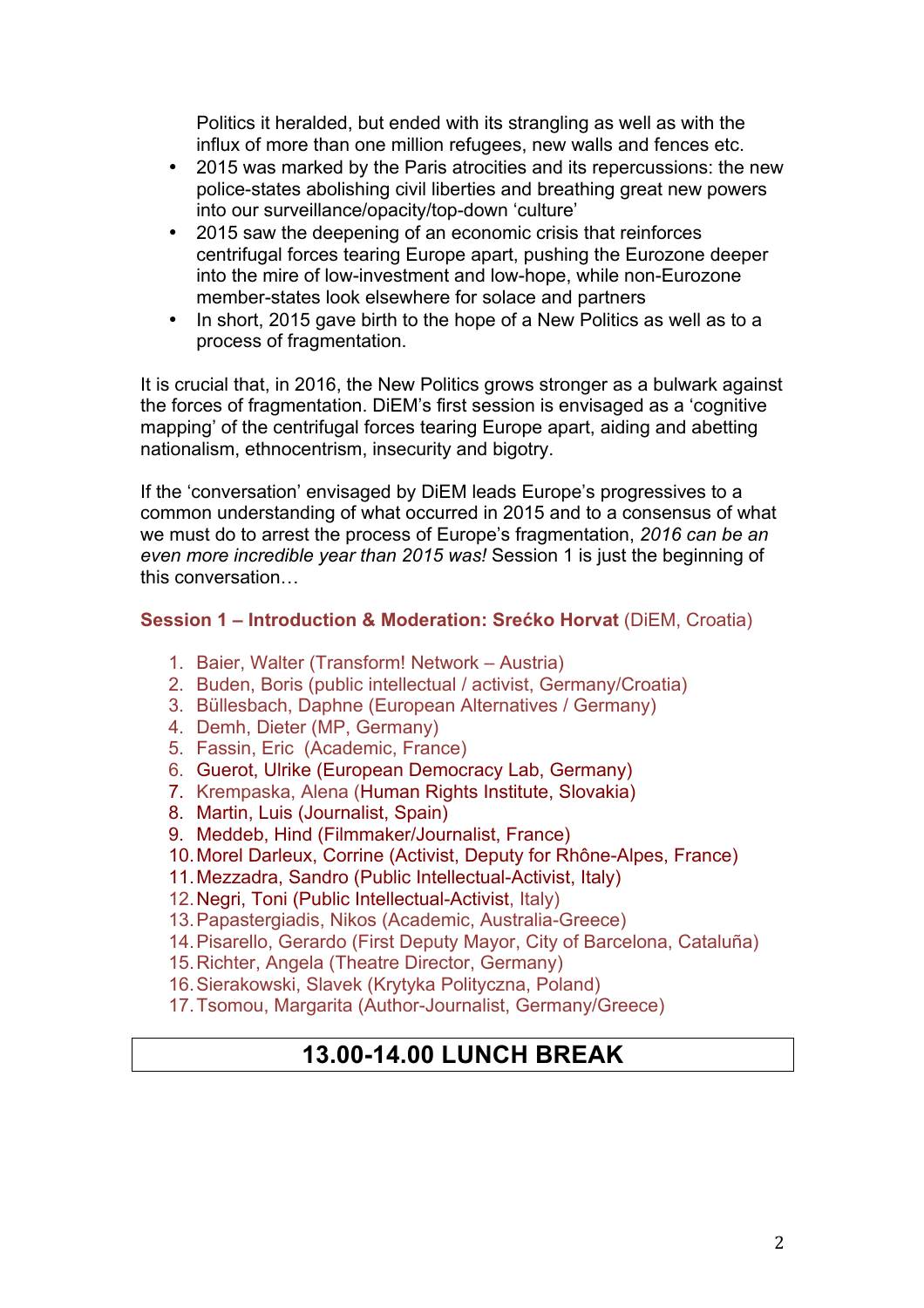## **14.00-16.00 Session 2 DiEM's ECONOMIC ANALYSIS & POLICY FRAMEWORK**

DiEM's Manifesto promises specific, rational economic policies that will pave the ground:

- for the re-politicisation/democratisation of money and power throughout the EU
- for stabilising the Eurozone's economy while allowing non-Eurozone member-states more breathing space within the EU
- for re-creating a vision of shared prosperity essential steps prior to moving to the next phase of re-designing the Treaties in the context of the Constitutional Assembly DiEM is proposing
- for diverting idle savings into sustainable development
- for trade treaties (within the EU and between the EU and other blocs) that enhance, rather than restrict, democratic control over Europe's social economies
- for Europeanising four realms in which the crisis is raging (debt, low investment, banking and poverty) but in ways that boost the sovereignty of local, regional and national Parliaments

The session will discuss the process by which DiEM's policy proposals will transpire. Emphasis will be placed on

- investment-led recovery
- green technologies
- combating the culture of opacity and corporate take-over promoted by the TTiP rounds
- public and private debt within and without the Eurozone
- an EU-wide anti-poverty campaign
- the institutional framework necessary to achieve these objectives.

#### **Session 2 – Introduction & Moderation: Stuart Holland** (Economist, former MP, UK)

- 1. Allegretti, Giovanni (Author-Activist, Italy)
- 2. Angusto, Jordi (Economist, Cataluña)
- 3. Ayala, Jordi (Head of Finance Department, City of Barcelona)
- 4. Bayou, Julien (Green Party MP, France)
- 5. Feher, Michel (Academic-Publisher, France)
- 6. Ferrerio, Xulio, (Mayor of La Coruña, Spain)
- 7. Helfrich, Silke (Commons Strategy Group, Germany)
- 8. Ignasi, Candela, (Economist, Valencia, Spain)
- 9. Lalucq, Aurore (Veblen Institute, France)
- 10.McWilliams, David (Kilkenomics founder, Ireland)
- 11.Munevar, Daniel (Economist, Spain-Colombia)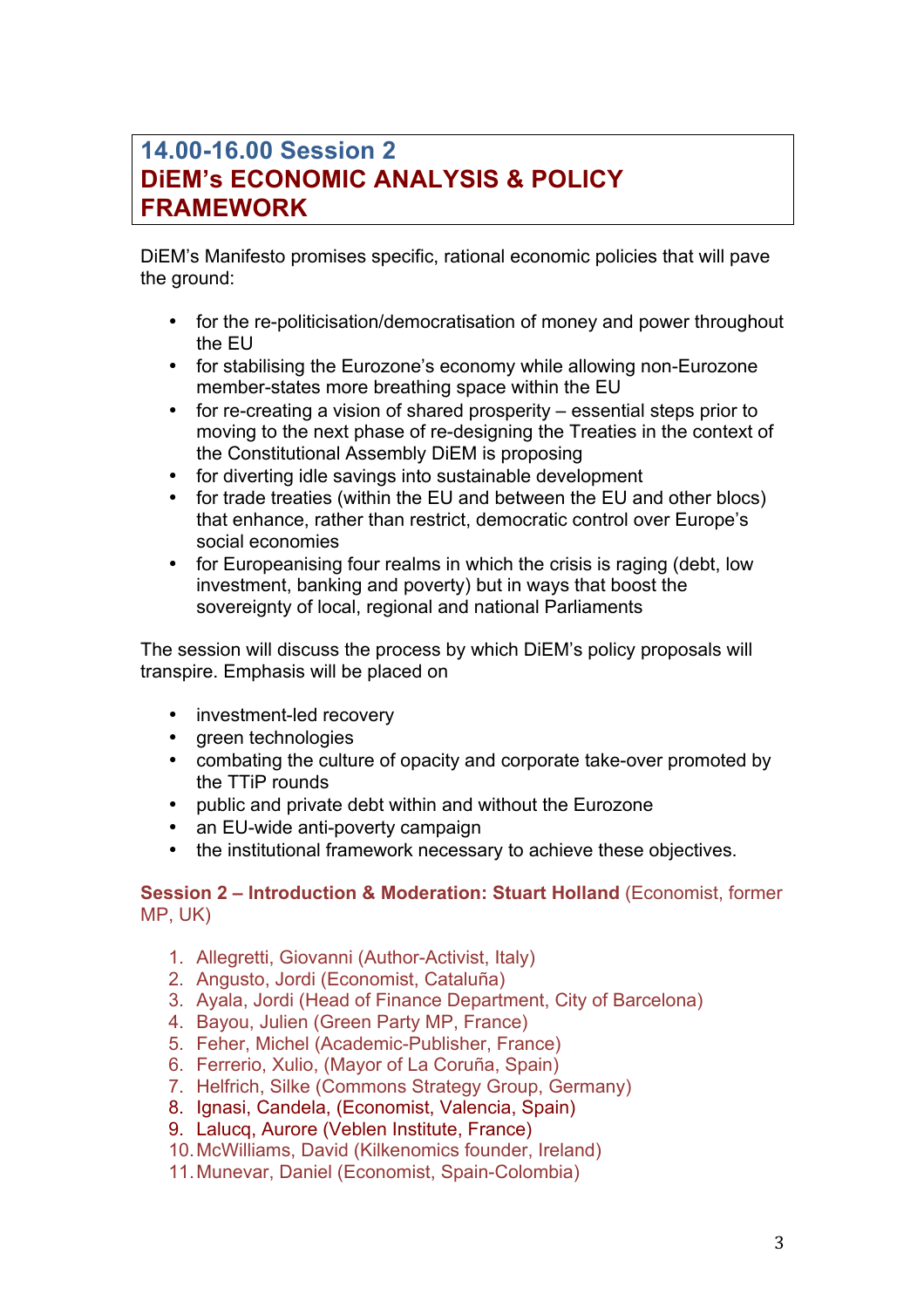12.Platsch, Daniela (Der Wandel, Austria) 13.Pogátsa, Zoltán (University of Western Hungary) 14.Raveaud, Gilles (Economist, France)

15.Urban, Hans-Jürgen (IG Metal, Germany)

16.Varoufakis, Yanis (DiEM, Greece)

#### **16.00-18.00 Session 3 What should we (DiEM) do?**

The post-2008, crisis-ridden, Europe generated a whiff of a New Politics across the continent. Public spaces were occupied (Occupy London, Puerta del Sol, Syntagma Square, Sarajevo's Teatro Valle) and turned into arenas of public debate, 'horizontality', direct democracy. These 'occupations' ran out of steam but their spirit was reincarnated in new political parties, like Syriza or Podemos, which began to 'occupy' the electoral-political space and even the political imagination of Europe's member-states. Existing political parties, like Britain's Labour, were energized also by this spirit. Municipalities (e.g. Barcelona, Valencia, Madrid) were swept up by the political energy of this New Politics. Meanwhile, a variety of pan-European networks (from the European Social Forum to Altersummit) had success in providing some 'infrastructure' for unifying these loci of New Politics.

However, in 2016, after significant defeats (e.g. the crushing of the Athens Spring), a new impetus seems necessary to imbue the New Politics with fresh energy, and to extend its limits by embracing millions of Europeans who noticed in 2015, possibly for the first time, that the EU is crumbling under a sinister mutual reinforcement between: (a) authoritarianism and (b) failed economic policies.

DiEM's purpose is to act as a bridge bringing together the movements that flourished before 2015 together with Europeans who were awakened in 2015 (e.g. by the Athens Spring) and who now see that the EU will either be democratised or it will disintegrate (with frightful repercussions for Europeans and for the world at large).

DiEM's aim is to provide existing movements and the new forces of progressive change with the 'infrastructure' necessary to build up the pan-European horizontal organisation necessary so that it becomes much, much more than the sum of its parts.

Session 3 will pose this question: How can we make this work? What should DiEM do?

**Session 3 – Introduction & Moderation:** Anthony Barnett and Mary Fitzgerald (opendemocracy, UK)

- 1. Celakoski, Teodor (Right to the City Movement, Croatia)
- 2. Dastoli, Virglio (European Movement, Italy)
- 3. Horvat, Srećko (Philosopher, Croatia)